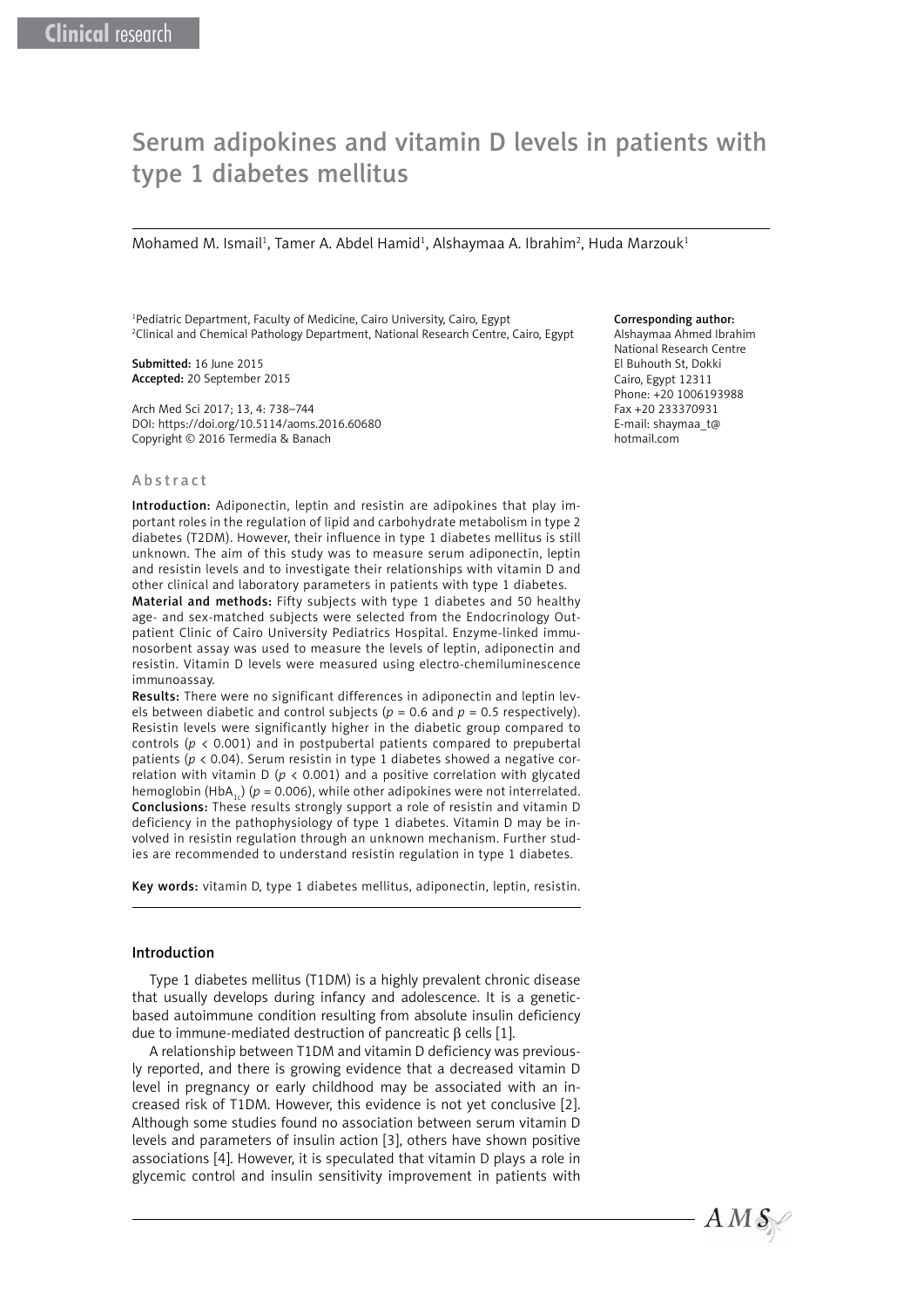T1DM, and this role of vitamin D in T1DM pathogenesis may be due to its immunomodulatory actions of reducing lymphocyte proliferation and cytokine production [5].

Adipokines such as adiponectin, leptin and resistin are bioactive mediators secreted by adipose tissue [6]. They have a significant role in the regulation of lipid and carbohydrate metabolism and involvement in the inflammatory responses [7]. In contrast to type 2 diabetes, involvement of adipose tissue in the low-grade systemic inflammation observed in T1DM has been investigated far less. Indeed, alterations in circulating levels of adipokines in T1DM indicate adipose tissue involvement in T1DM pathogenesis [8].

The aim of this study was to measure serum adiponectin, leptin, and resistin levels and to investigate their relationships with vitamin D and other clinical and laboratory parameters in patients with T1DM.

## Material and methods

Fifty children and adolescents with T1DM (24 boys and 26 girls, mean age  $12.3 \pm 1.3$  years) and 50 healthy subjects (28 boys and 22 girls, mean age 12.0  $\pm$ 1.4 years) participated in the study. All patients with T1DM were being followed in the Pediatric Endocrinology Outpatient Clinic of Cairo University Pediatric Hospital. All patients were on insulin therapy with an average dose of 1.3 ±0.2 units/kg/day. Patients were selected every other day as well as the controls. Both patients and controls were matched for age and sex.

Patients with hyperlipidemia, hypertension, anemia and ongoing infection were excluded from the study. In addition, patients receiving multiple vitamin compound therapy containing vitamin D during the previous year were excluded. Eligibility criteria for the control group were: 1) prepubertal and pubertal age; 2) absence of inflammatory and autoimmune diseases (acute or chronic); 3) absence of anemia, T1DM, type 2 diabetes mellitus (T2DM), and primary hyperlipidemia; and 4) not currently on regular medications including vitamin D, antihypertensive or lipid-lowering drugs. The study was approved by the ethics committee of the hospital. Written consent from parents of included subjects was taken according to the ethics committee of the hospital.

Anthropometric data included body weight and height, from which the body mass index (BMI) and body mass index *z* score were calculated. Height was measured in centimeters using a wall-mounted stadiometer. Weight was measured in kilograms using an electronic scale. Body mass index was calculated using the formula:

 $BMI = \frac{weight [kg]}{height [m^2]}$ .

Tanner staging is the most commonly used procedure to assess physical puberty stage. For each member a combined Tanner stage score (ranging from 3 to 13) was assigned based on the sum of stages of pubic hair (5 stages), axillary hair (3 stages) and breast development (5 stages) in females and testicular size in males (5 stages).

Following an overnight fast, blood samples were collected from subjects and patients. After separation, serum samples were immediately analyzed for adipokines. Total cholesterol, low-density lipoprotein (LDL), high-density lipoprotein (HDL), triglyceride and hemoglobin levels were measured by the chemical immunoassay method in both patients and controls. Glycated hemoglobin  $(HbA_1)$ was measured as a marker of glycemic control in the diabetic patients, using enzyme-linked immunosorbent assay (ELISA). Adiponectin was measured with an ELISA (7) kit supplied by Life Technologies Corporation, Invitrogen, USA; catalog number: KHP0041. Leptin was determined using an ELISA (7) kit supplied by Life Technologies Corporation, Invitrogen, USA; catalog number: KAC228. Resistin was measured with an ELISA (7) kit supplied by Life Technologies Corporation, Invitrogen, USA; catalog number: KHP0051.

Vitamin D total assay was performed using the electro-chemiluminescence immunoassay (ECLIA) method (ELECSYS Vitamin D total assay, COBAS, Roche Diagnostics International Ltd. CH-6343 Rotkreuz, Switzerland). Most experts define vitamin D deficiency as less than 20 ng/ml, while 20–30 ng/ml is considered insufficient. The preferred level for vitamin D (25-OH) is  $\geq$  30 ng/ml [9].

## Statistical analysis

Analysis was performed using SPSS version 17 software for Windows. Data are reported as means ± standard deviation (SD) or number (percentage). The differences between the two groups were tested by the *t*-test for independent samples with normal data distribution or by the Mann-Whitney non-parametric test. Pearson's and Spearman's correlation tests (*r* = correlation coefficient) were used for correlating normal and non-parametric variables, respectively. A *p*-value of  $\lt$  0.05 was considered statistically significant.

## Results

Clinical characteristics, laboratory characteristics and family history of the diabetic and control subjects are shown in Table I. There were no statistically significant differences in age, sex or family history of diabetes between the patient and control group. Body mass index z score and pubertal staging did not differ significantly between cases and controls (Table I).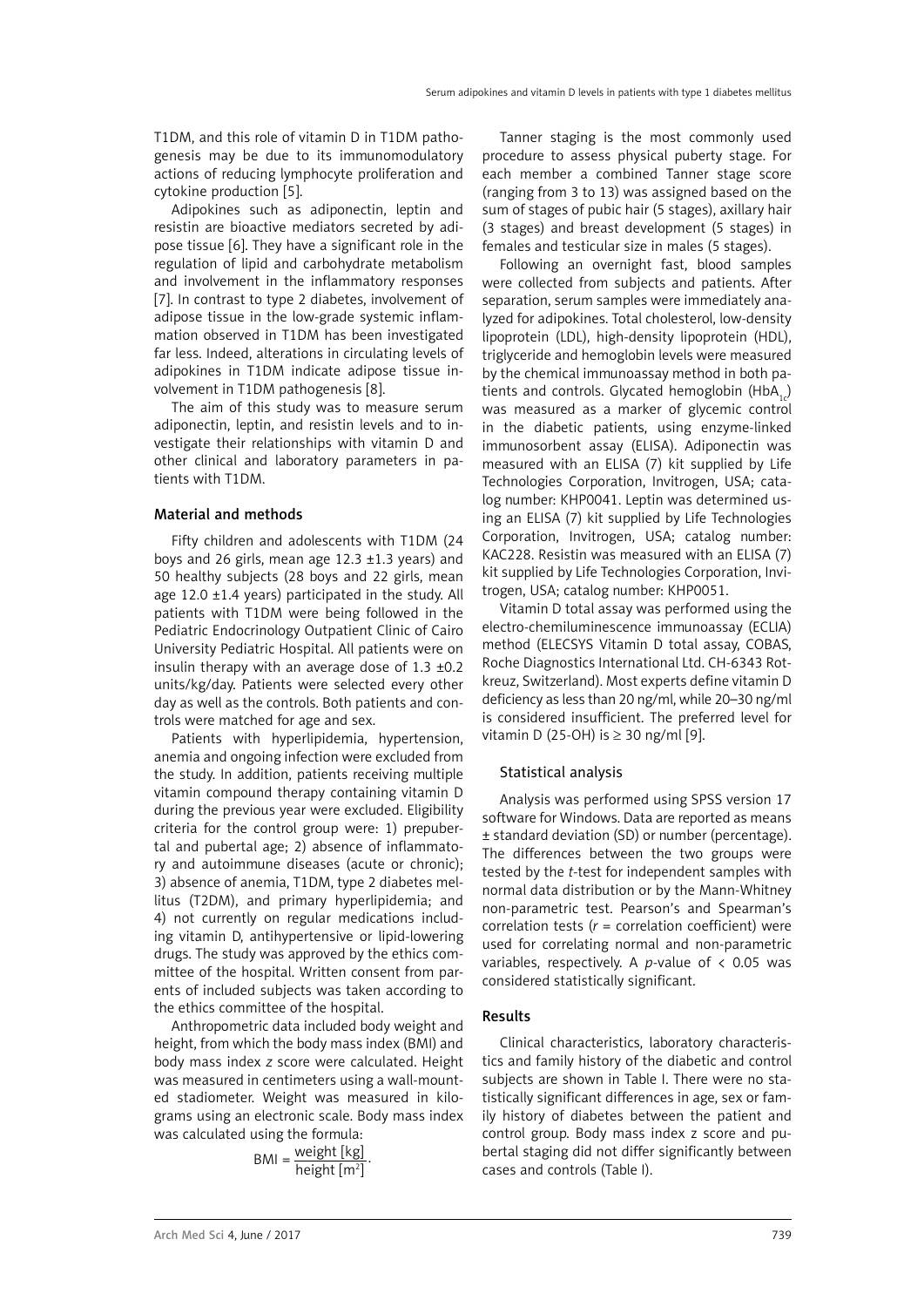Mohamed M. Ismail, Tamer A. Abdel Hamid, Alshaymaa A. Ibrahim, Huda Marzouk

Table I. Clinical and laboratory characteristics of diabetic and control subjects

| Parameter                 | Cases<br>$(n = 50)$ | Controls<br>$(n = 50)$ | P-value  |
|---------------------------|---------------------|------------------------|----------|
| Age [years]               | $12.3 \pm 1.3$      | $12.0 \pm 1.4$         | 0.2      |
| Gender (M/F)              | 24/26               | 28/22                  | 0.6      |
| Diabetic duration [years] | 4±1                 |                        |          |
| Family history of T1DM    | 1(2%)               | $\Omega$               | 0.9      |
| Family history of T2DM    | 7(14%)              | 6 (12%)                | 0.9      |
| Combined Tanner stages:   |                     |                        |          |
| Prepubertal stage         | 17 (34%)            | 20 (40%)               | 0.6      |
| Started puberty           | 33 (66%)            | 30 (60%)               | 0.7      |
| BMI [ $kg/m2$ ]           | $17.8 + 4$          | $18.6 \pm 3.6$         | 0.2      |
| Total cholesterol [mg/dl] | $139.6 \pm 30$      | $133.3 + 23.9$         | 0.2      |
| Hemoglobin [g/dl]         | $13.7 \pm 1.2$      | $13.1 \pm 1.1$         | 0.1      |
| $HbA_{1c}$ (%)            | $8.8 \pm 1.9$       | $4.9 \pm 0.4$          | < 0.0001 |

| Table II. Adipokines and vitamin D in diabetic and |  |
|----------------------------------------------------|--|
| control subjects                                   |  |

| Parameter                               | Cases<br>$n = 50$ | Controls<br>$n = 50$     | P-value  |
|-----------------------------------------|-------------------|--------------------------|----------|
| Adiponectin<br>$[\mu$ g/ml]             | $9.9 + 4.6$       | $10.1 + 2.5$             | 0.6      |
| Leptin [ng/dl]                          | $2.8 + 0.8$       | $2.7 + 0.8$              | 0.5      |
| Resistin [ng/dl]                        | $4.9 \pm 1.4$     | $3.8 \pm 1.2$            | < 0.0001 |
| 25-OH<br>Cholecalciferol<br>(vitamin D) |                   | $17.7 + 8.3$ 38.3 + 13.6 | < 0.0001 |

There were no significant differences in adiponectin or leptin levels between diabetic and control subjects. Resistin levels were significantly higher in the diabetic group compared to controls (Table II).

Analysis investigating the correlation of adipokine levels with age, BMI, duration of diabetes,



Figure 1. Correlation between glycated hemoglobin and resistin levels in type 1 diabetes mellitus subjects

daily dose of insulin and  $HbA_{1c}$  exhibited a positive correlation between HbA $_{1c}$  and resistin levels  $(r = 0.27, p = 0.006)$  (Figure 1). Other adipokines were not interrelated.

Regarding the changes in the adipokine levels with puberty in the diabetic group, the pre-pubertal patients showed lower levels of resistin  $(4.85 \pm 1.38 \text{ ng/dl})$ , compared to the post-pubertal patients (5.76 ±1.56 ng/dl,  $p = 0.04$ ). However, adiponectin and leptin levels showed no statistically significant difference between the two groups.

Vitamin D levels differed significantly between diabetic and control subjects. Vitamin D was deficient in 42% of patients, insufficient in 38% of patients and sufficient in 20% only, while in the control group it was deficient in 36%, insufficient in 24% and sufficient in 40%. Analysis investigating the correlation of vitamin D levels with age, BMI, duration of diabetes, daily dose of insulin and  $HbA_{1c}$  exhibited a negative (inverse) correlation between both HbA<sub>1c</sub> and resistin ( $r = -0.95$ ; *p* < 0.001; *r* = –0.86; *p* < 0.001, respectively) (Figures 2, 3).

#### Discussion

The incidence of T1DM increases by about 3–5% every year globally [10]. Systemic cytokines and adipokines, which play a role in the autoimmune process leading to destruction of β cells, could be potential biomarkers for different patterns of disease progression [11, 12].

Adiponectin is shown to have insulin-sensitizing and anti-inflammatory properties, and it can stimulate the pancreas to secrete insulin [13]. Previous studies reported higher adiponectin lev-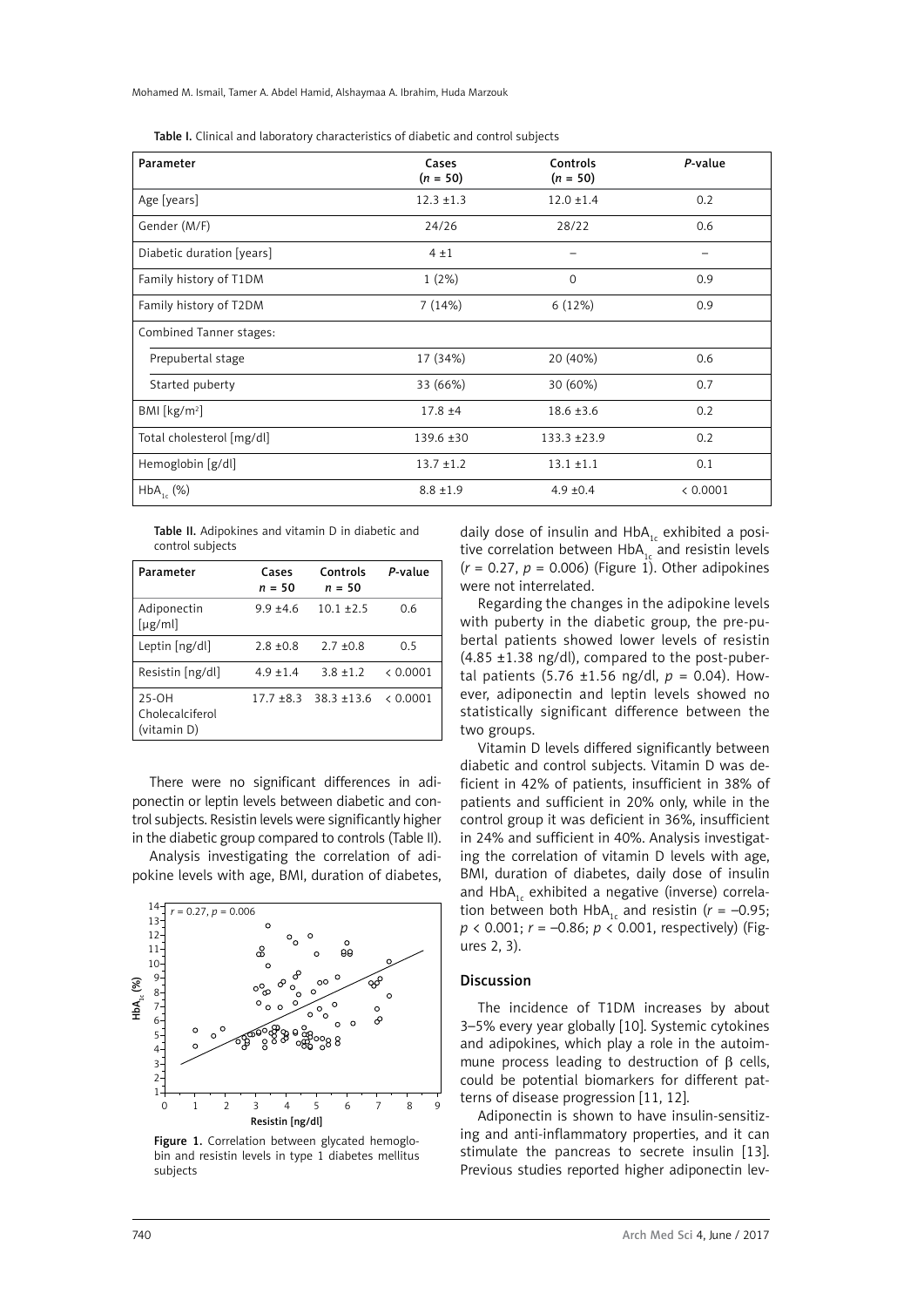

Figure 2. Correlation between glycated hemoglobin and vitamin D in type 1 diabetes mellitus subjects

els in children and adolescents with T1DM than in normal controls [14–16]. Different studies also support its role in insulin resistance [14, 16]. In this study, serum adiponectin levels in children and adolescents with T1DM were comparable to those in the control group, and no correlation was detected between adiponectin level and diabetes duration or HbA<sub>1c</sub>. Geyiki et al. reported comparable results [17]. Morales *et al.* reported no significant difference between adiponectin levels in serum of T1DM patients and a healthy control group, although they reported a significant decrease in adiponectin level in T2DM subjects compared to healthy subjects [18]. Galler *et al.* reported an increased level of adiponectin in children with T1DM, although they did not find any correlation between adiponectin and  $HbA_{1c}$  or diabetes duration [15], but this might be attributed to differences in genetic factors and the ethnic background of the German population, which differs from the Egyptian population of our study.

However, differences in polymorphisms in the adiponectin gene, ethnic background, degree of glycemic control and physical activity have been shown to affect adiponectin levels and may explain this inconsistency between different studies [19].

Leptin is known as a key appetite-regulating hormone. Recent studies revealed that leptin has the effect of normalizing hyperglycemia and increasing insulin sensitivity [17]. The leptin data of patients with T1DM compared with healthy controls are controversial, especially during pubertal development [20]. We observed no increase in leptin levels in T1DM compared with healthy subjects, and we also found no association between leptin level and diabetes duration or HbA<sub>1</sub> level. These results do not support the role of leptin in insulin resistance. The same findings were reported by Geyikli *et al.* [17]. Kratzsch *et al.* reported no increase in serum leptin in T1DM subjects during pubertal development, although they also reported a significant increase in soluble leptin recep-



Figure 3. Correlation between resistin and vitamin D in type 1 diabetes subjects

tor compared to healthy subjects [20]. In a study by Morales *et al.,* a significant increase in serum leptin was reported in T2DM but no significant increase in T1DM compared to healthy subjects. Soliman *et al.* reported increased levels of leptin in T1DM compared with healthy subjects and reported a significant correlation between leptin levels and insulin resistance [21]. However, serum levels of leptin are markedly affected by anthropometric measures and metabolic changes during pubertal development of children and adolescents with T1DM [20].

Resistin is one of the adipokines that is thought to be involved in the inflammatory process [22]. Its biological function in humans has not been fully identified yet, and the impact of T1DM on resistin secretion remains unclear [22]. In the current study, resistin was significantly higher in diabetic subjects than in control subjects. Other studies have reported comparable results [17, 23]. Shalev *et al.* studied the plasma resistin levels in healthy people and patients with T1DM before and after islet transplantation. Interestingly, resistin levels were significantly higher in patients with T1DM before transplantation compared with healthy controls, but decreased to normal levels after transplantation [24]. Schäffler *et al.*, in a large study of 555 adult patients with T2DM, 114 patients with T1DM, and 216 healthy control subjects, reported significantly higher resistin levels in control subjects than in patients with T1DM and T2DM [25]. The difference in the study by Schäffler *et al.* was that all groups of patient were composed of adults rather than adolescents. Furthermore, Celi *et al.* observed lower resistin levels in children with T1DM compared with a healthy control group [14]. Majewska *et al.* explained the findings of two previous studies [14, 25] by presence of hyperinsulinemia, which frequently appears in patients with T1DM and may also exert an inhibitory effect on the secretion of resistin [22]. On the other hand, Fehman *et al.*, comparing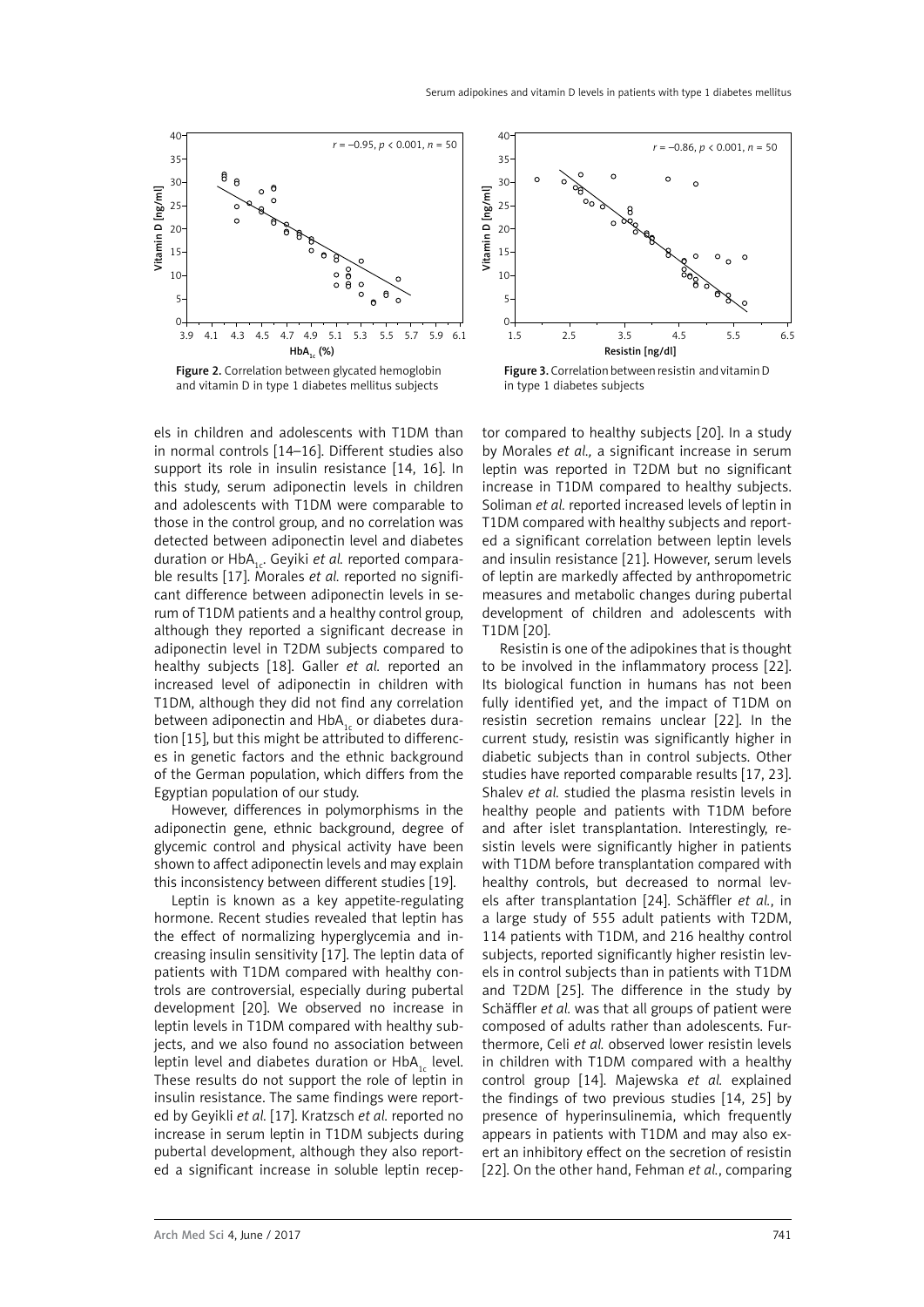resistin levels in patients with T1DM and healthy subjects, found similar levels in all subjects [26]. In an interesting study, Martos-Moreno *et al.* evaluated resistin concentrations in 75 children in the early stages of T1DM before starting insulin therapy and after 1 and 4 months of treatment. Their results showed no difference at any time points, and the concentrations were similar to resistin concentrations obtained from 20 healthy subjects that served as a control group [27]. However, serum resistin in children with T1DM is related to the genetic differences, disease duration, maturity of adipocytes and the dose of exogenous insulin therapy [22]. This may explain the heterogeneity of resistin levels among different studies.

This may also explain why the data reported in the literature about resistin levels are controversial, both in their relation with insulin resistance and with the progression of puberty [28–32]. However, in the present study, the pre-pubertal patients showed lower levels of resistin compared to the pubertal patients. On the other hand, Reinehr *et al.* reported that resistin levels did not significantly differ between prepubertal and pubertal obese subjects [28]. Again the study was performed on non-diabetic subjects [28]. In a study by Li *et al.,* an inverse relationship was found between resistin levels and age in healthy non-diabetic subjects [29]. They explained this finding by their large sample size that allowed them to find this inverse correlation that most other studies did not find.

In this study, we also found a positive correlation between resistin and  $HbA_{1c}$ , suggesting its role in glucose regulation and insulin resistance. These results are in accordance with Silha *et al.*, who observed a significant correlation between resistin plasma levels and insulin resistance [30], but are in conflict with those of others suggesting that resistin does not play an important role in the development of insulin resistance in humans [31, 32].

There are a number of reports demonstrating the association between vitamin D levels and onset of T1DM [33, 34], although some studies do not confirm these results [35]. In the current study, we found a significant difference between the levels of vitamin D in patients compared to control subjects. Vitamin D was deficient in 42% of patients, insufficient in 38% of patients and sufficient in 20% only, while in the control group it was deficient in 36%, insufficient in 24% and sufficient in 40%. However, many studies have reported increased prevalence of vitamin D deficiency in Middle East and Africa more than in America and Europe. Thus, the prevalence of vitamin D deficiency was 43% in an Australian study [36], 60.5% in a Swiss study [37], 25% in an Italian study [33], and 15% in a North American study [38], but it was reported that black American children and adolescents have a higher risk for low vitamin D status, as demonstrated in a recent pediatric study performed in the United States [39]. In a large study investigating vitamin D levels in German children and adolescents, higher prevalence of vitamin D deficiency was found among immigrants from Turkey, Arab-Islamic countries, Asia, or Africa [40]. In Qatari children, it was revealed that vitamin D deficiency was higher in children with T1DM (90.6%) compared with non-diabetic children (85.3%) [41]. A study in Saudi Arabia demonstrated that 100% of the T1DM adults and 78% of the healthy children were vitamin D deficient [42]. These variations might be explained by differences in dietary intake, sun avoidance behaviors, geographical environment, skin color, or genetic predisposition [42]. Although these studies have suggested vitamin D deficiency as a risk factor of disturbed glucose homeostasis in humans, it is still controversial, particularly in children. It remains unclear whether vitamin D deficiency in children is associated with insulin resistance [5, 33, 34]. However, the inverse correlation between vitamin D status and  $HbA<sub>1</sub>$  concentrations that was found in this study supports the hypothesis that vitamin D deficiency is associated with poorer glycemic control, which can be caused by insulin resistance. Notably, other studies reported no association between vitamin D levels and insulin resistance in childhood obesity, but this may be due to higher vitamin D levels in the patient groups, or dominant effects of adiposity parameters [43, 44].

It is thought that vitamin D plays its role in the pathogenesis of T1DM by its immunomodulatory actions of reducing lymphocyte proliferation and cytokine production [45]. To the best of our knowledge, there are no human studies that have examined the association between vitamin D and adipokines in patients with T1DM in Egypt. In this study, the analysis investigating the correlation of adipokine levels and vitamin D revealed a negative correlation between vitamin D and resistin levels, but other adipokines were not interrelated. In contrast, Vilarrasa *et al.* reported no correlation between vitamin D and all studied adipokines in adults with morbid obesity, although they reported an inverse relationship between vitamin D and leptin in healthy subjects [46]. Another study found that vitamin D showed a positive association with adiponectin concentrations and a negative correlation with leptin and resistin in obese children [47]. However, other studies reported a positive correlation between vitamin D and adiponectin [48, 49]. Vaidya *et al.* mentioned that a positive relation between vitamin D and resistin has never been reported before, and their study was the first one to find a positive correlation between vitamin D and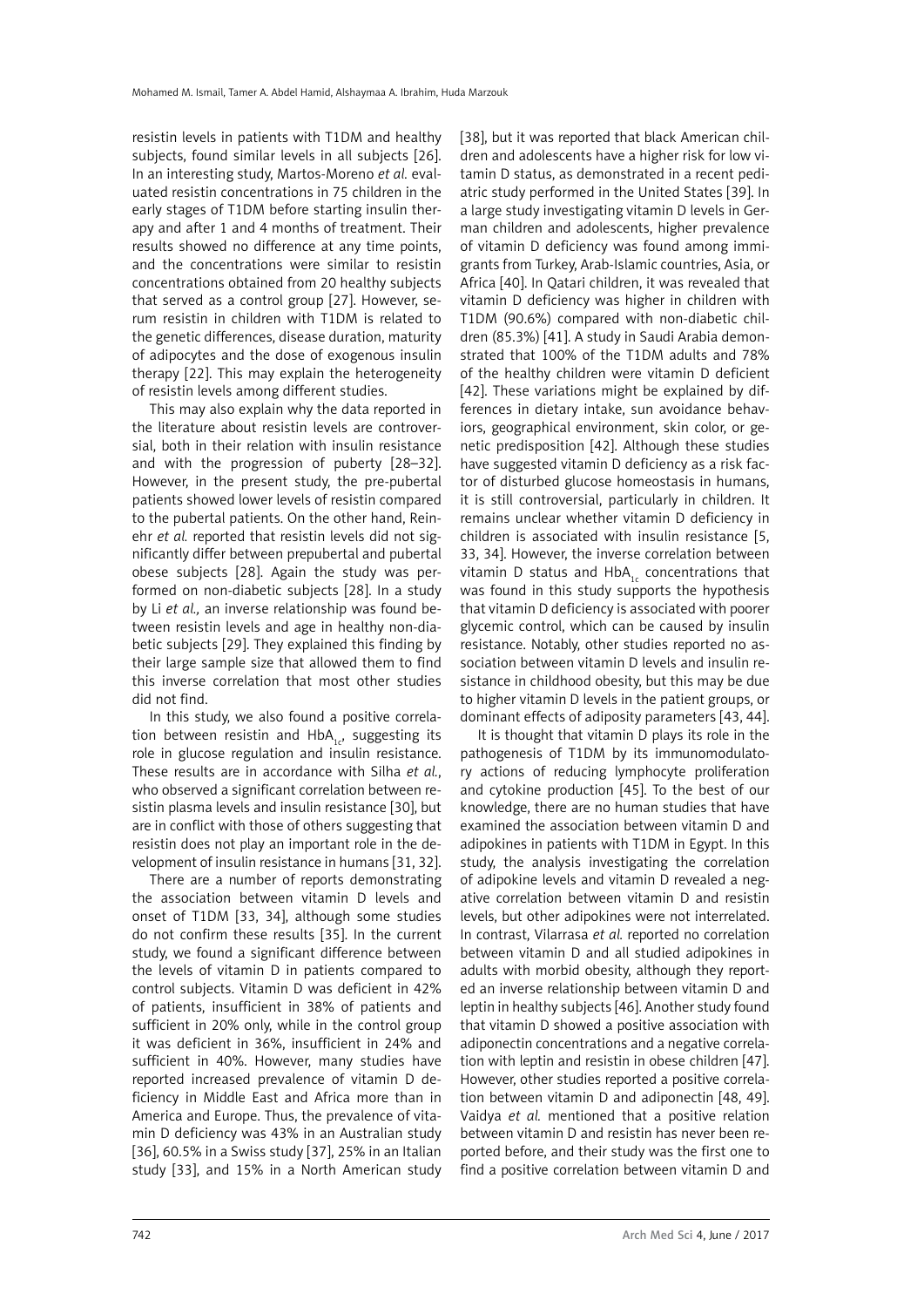resistin in Caucasian subjects with hypertension [50]. The disparity between these studies and our study could be explained by the differences between the studied groups of subjects including the disease characteristics and the age of the subjects.

However, the inconsistencies between all these different studies may again be underscored by the fact that adipokine levels are affected by genetic factors, degree of tissue adiposity, maturity of adipocytes, age at diagnosis and severity of associated pathological conditions [19, 20, 22].

The most important limitation of this study is that it is cross-sectional and thus cannot prove causality or directionality of associations.

In conclusion, we observed an increase in resistin levels that positively correlated with  $HbA_{1c}$ and inversely correlated with vitamin D levels in patients with T1DM. These results strongly support a role of resistin and vitamin D deficiency in the pathophysiology of T1DM. Vitamin D may be involved in resistin regulation through an unknown mechanism. Further studies with larger numbers of participants are needed to thoroughly investigate the relationship between vitamin D and adipokines in T1DM.

## Conflict of interest

The authors declare no conflict of interest.

#### References

- 1. Costa LM, Vieira SE. Quality of life of adolescents with type 1 diabetes. Clinics 2015; 70: 173-9.
- 2. Mohammadian S, Fatahi N, Zaeri H, Vakili MA. Effect of vitamin D3 supplement in glycemic control of pediatrics with type 1 diabetes mellitus and vitamin D deficiency. J Clin Diagn Res 2015; 9: SC05-7.
- 3. Gulseth HL, Gjelstad IM, Tierney AC, et al. Serum vitamin D concentration does not predict insulin action or secretion in European subjects with the metabolic syndrome. Diabetes Care 2010; 33: 923-5.
- 4. Griz LH, Bandeira F, Gabbay MA, Dib SA, Carvalho EF. Vitamin D and diabetes mellitus: an update 2013. Arq Bras Endocrinol Metabol 2014; 58: 1-8.
- 5. Roth CL, Elfers C, Kratz M, Hoofnagle AN. Vitamin D deficiency in obese children and its relationship to insulin resistance and adipokines. J Obes 2011; 2011: 495101.
- 6. Harinarayan CV. Vitamin D and diabetes mellitus. Hormones (Athens) 2014; 13: 163-81.
- 7. Geyikli I, Keskin M, Kör Y, Akan M. Increased resistin serum concentrations in patients with type 1 diabetes mellitus. J Clin Res Pediatr Endocrinol 2013; 5: 189-93.
- 8. Huerta MG. Adiponectin and leptin: potential tools in the differential diagnosis of pediatric diabetes? Rev Endocr Metab Disord 2006; 7: 187-96.
- 9. Holick MF. Vitamin D status: measurement, interpretation, and clinical application. Ann Epidemiol 2009; 19: 73-8.
- 10. Harjutsalo V, Sjöberg L, Tuomilehto J. Time trends in the incidence of type 1 diabetes in Finnish children: a cohort study. Lancet 2008; 371: 1777-82.
- 11. Savage DB, Sewter CP, Klenk ES, et al. Resistin expression in relation to obesity and peroxisome prolifera-

tor-activated receptor-gamma action in humans. Diabetes 2001; 50: 2199-202.

- 12. Nagaev I, Bokarewa M, Tarkowski A, Smith U. Human resistin is a systemic immune-derived proinflammatory cytokine targeting both leukocytes and adipocytes. PLoS One 2006; 1: 31.
- 13. Gökşen D, Levent E, Kar S, Özen S, Darcan S. Serum adiponectin and hsCRP levels and non-invasive radiological methods in the early diagnosis of cardiovascular system complications in children and adolescents with type 1 diabetes mellitus. J Clin Res Pediatr Endocrinol 2013; 5: 174-81.
- 14. Celi F, Bini V, Papi F, et al. Circulating adipocytokines in non-diabetic and type 1 diabetic children: relationship to insulin therapy, glycaemic control and pubertal development. Diabet Med 2006; 23: 660-5.
- 15. Galler A, Gelbrich G, Kratzsch J, Noack N, Kapellen T, Kiess W. Elevated serum levels of adiponectin in children, adolescents and young adults with type 1 diabetes and the impact of age, gender, body mass index and metabolic control: a longitudinal patient. Eur J Endocrinol 2007; 157: 481-9.
- 16. Barnes MM, Curran-Everett D, Hamman RF, et al. Determinants of adiponectin levels in young people with type 1 diabetes. Diabet Med 2008; 25: 365-9.
- 17. Geyikli I, Keskin M, Yılmaz K, Akan M. Increased resistin serum concentrations in patients with type 1 diabetes mellitus. J Clin Res Pediatr Endocrinol 2013; 5: 189-93.
- 18. Morales A, Wasserfall C, Brusko T, et al. Adiponectin and leptin concentrations may aid in discriminating disease forms in children and adolescents with type 1 and type 2 diabetes. Diabetes Care 2004; 27: 2010-4.
- 19. Kaklamani V, Sadim M, Hsi A, et al. Variants of the adiponectin and adiponectin receptor 1 genes and breast cancer risk. Cancer Res 2008; 68: 3178-84.
- 20. Kratzsch J, Deimel A, Galler A, Kapellen T, Klinghammer A, Kiess W. Increased serum soluble leptin receptor levels in children and adolescents with type 1 diabetes mellitus. Eur J Endocrinol 2004; 151: 475-81.
- 21. Soliman AT, Omar M, Assem HM, et al. Serum leptin concentrations in children with type 1 diabetes mellitus: relationship to body mass index, insulin dose, and glycemic control. Metabolism 2002; 51: 292-6.
- 22. Majewska K, Majewski D, Skowrońska B, Fichn P. Serum resistin concentrations in children with type 1 diabetes mellitus: negative relation to body fat mass. Endokrynol Pol 2014; 65: 342-7.
- 23. Yazıcı D, Yavuz D, Öğünç AV, et al. Serum adipokine levels in type 1 diabetic patients: association with carotid intima media thickness. Metab Syndr Relat Disord 2012; 10: 26-31.
- 24. Shalev A, Patterson NB, Hirshberg B, Rother KI, Harlan DM. Resistin serum levels in type 1 diabetes pre- and post-islet transplantation. Metabolism 2004; 53: 403-4.
- 25. Schäffler A, Büchler C, Müller-Ladner U, et al. Identification of variables influencing resistin serum levels in patients with type 1 and type 2 diabetes mellitus. Horm Metab Res 2004; 36: 702-7.
- 26. Fehmann HC, Heyn J. Plasma resistin levels in patients with type 1 and type 2 diabetes mellitus and in healthy controls. Horm Metab Res 2002; 34: 671-3.
- 27. Martos-Moreno GA, Barrios V, Soriano-Guillén L, Argente J. Relationship between adiponectin levels, acylated ghrelin levels, and short-term body mass index changes in children with diabetes mellitus type 1 at diagnosis and after insulin therapy. Eur J Endocrinol 2006; 155: 757-61.